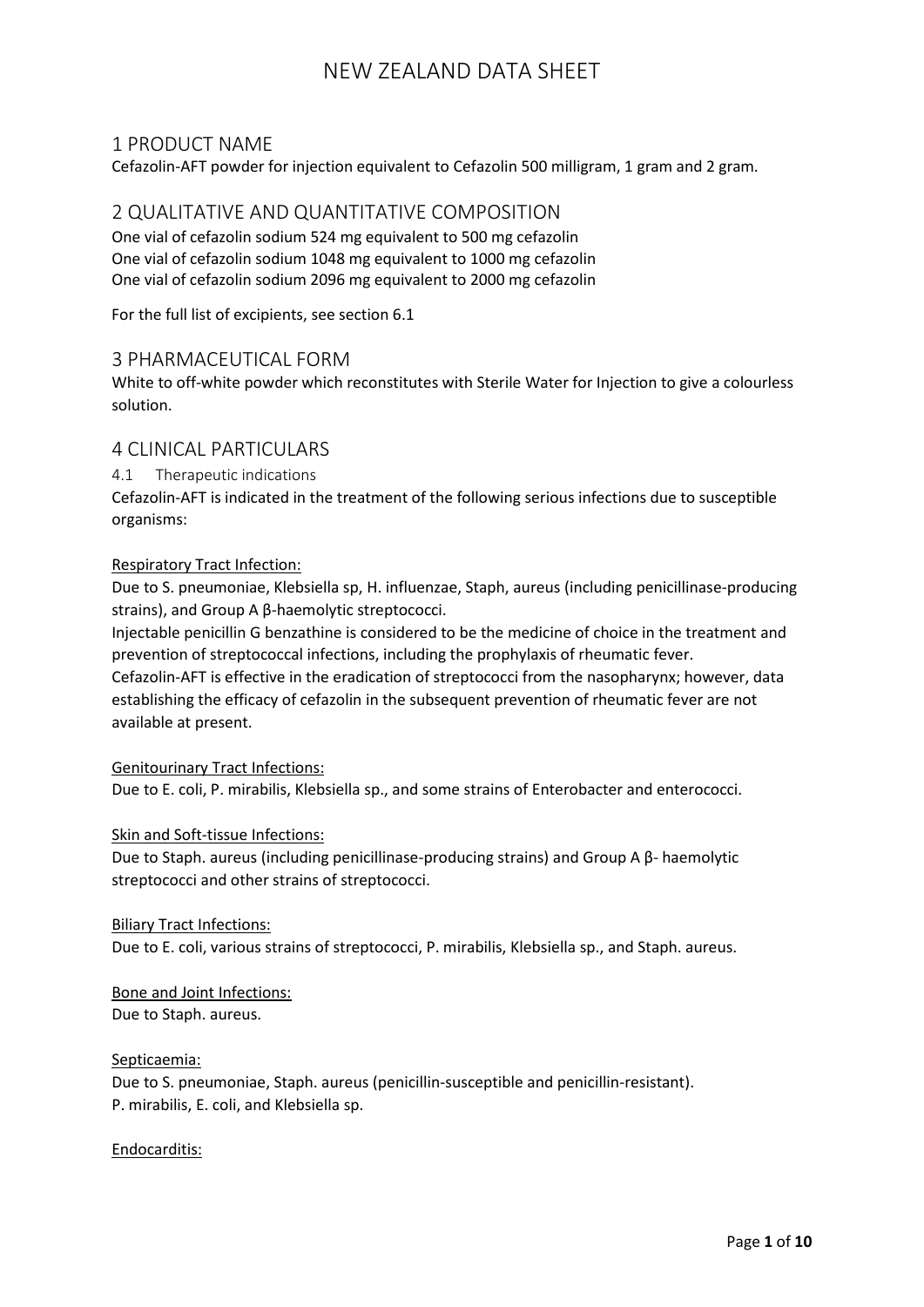Due to Staph. aureus (penicillin-susceptible and penicillin-resistant) and Group A β- haemolytic streptococci.

Appropriate culture and susceptibility studies should be performed to determine susceptibility of the causative organism to Cefazolin-AFT.

### Perioperative Prophylaxis:

The prophylactic administration of Cefazolin-AFT preoperatively, intraoperatively, and postoperatively may reduce the incidence of certain post-operative infections in patients undergoing surgical procedures that are classified as contaminated or potentially contaminated (e.g vaginal hysterectomy, or cholecystectomy in high-risk patients, such as those over 70 years of age who have acute cholecystitis, obstructive jaundice, or common bile-duct stones).

The perioperative use of Cefazolin-AFT may also be effective in surgical patients in whom infection at the operative site would present a serious risk (e.g. during open- heart surgery and prosthetic arthroplasty).

The prophylactic administration of Cefazolin-AFT should usually be discontinued within a 24 hour period after the surgical procedure. For surgery in which the occurrence of infection may be particularly devastating (e.g. open-heart surgery and prosthetic arthroplasty), the prophylactic administration of Cefazolin-AFT may be continued for 3 to 5 days following the completion of surgery. If there are signs of infection, specimens for cultures should be obtained for the identification of the causative organism so that appropriate therapy may be instituted.

### 4.2 Dose and method of administration

Cefazolin-AFT may be administered intramuscularly or intravenously after reconstitution. Total daily dosages are the same for either route of administration.

The intrathecal administration of Cefazolin-AFT is not an approved route of administration for this antibiotic. There have been reports of severe CNS toxicity including seizes when cefazolin has been administered in this manner.

### Intramuscular Administration:

Reconstitute as directed in Table 1. Shake well until dissolved. The 500 mg vial can be reconstituted with 0.9% Sodium Chloride Injection, Sterile Water for Injection or Bacteriostatic Water for Injection. The 1 g and 2 g vial should only be reconstituted with Sterile Water for Injection or Bacteriostatic Water for Injection.

Cefazolin-AFT should be injected into a large muscle mass. Pain on injection is infrequent with Cefazolin-AFT.

| <b>Vial Size</b>  | Diluent to be Added | Approx. Available<br><b>Volume</b> | Approx. Average<br>Concentration |
|-------------------|---------------------|------------------------------------|----------------------------------|
| 500 <sub>mg</sub> | mL                  | $2.2 \text{ mL}$                   | $225 \text{ mg/mL}$              |
| $1g^*$            | $2.5$ mL            | 3 mL                               | $330 \text{ mg/mL}$              |
|                   | 20 mL               | 20.8mL                             | $96 \,\mathrm{mg/mL}$            |

#### Table 1 – Dilution Table

#### Intravenous Administration:

Cefazolin-AFT may be administered by intravenous injection or by continuous or intermittent infusion.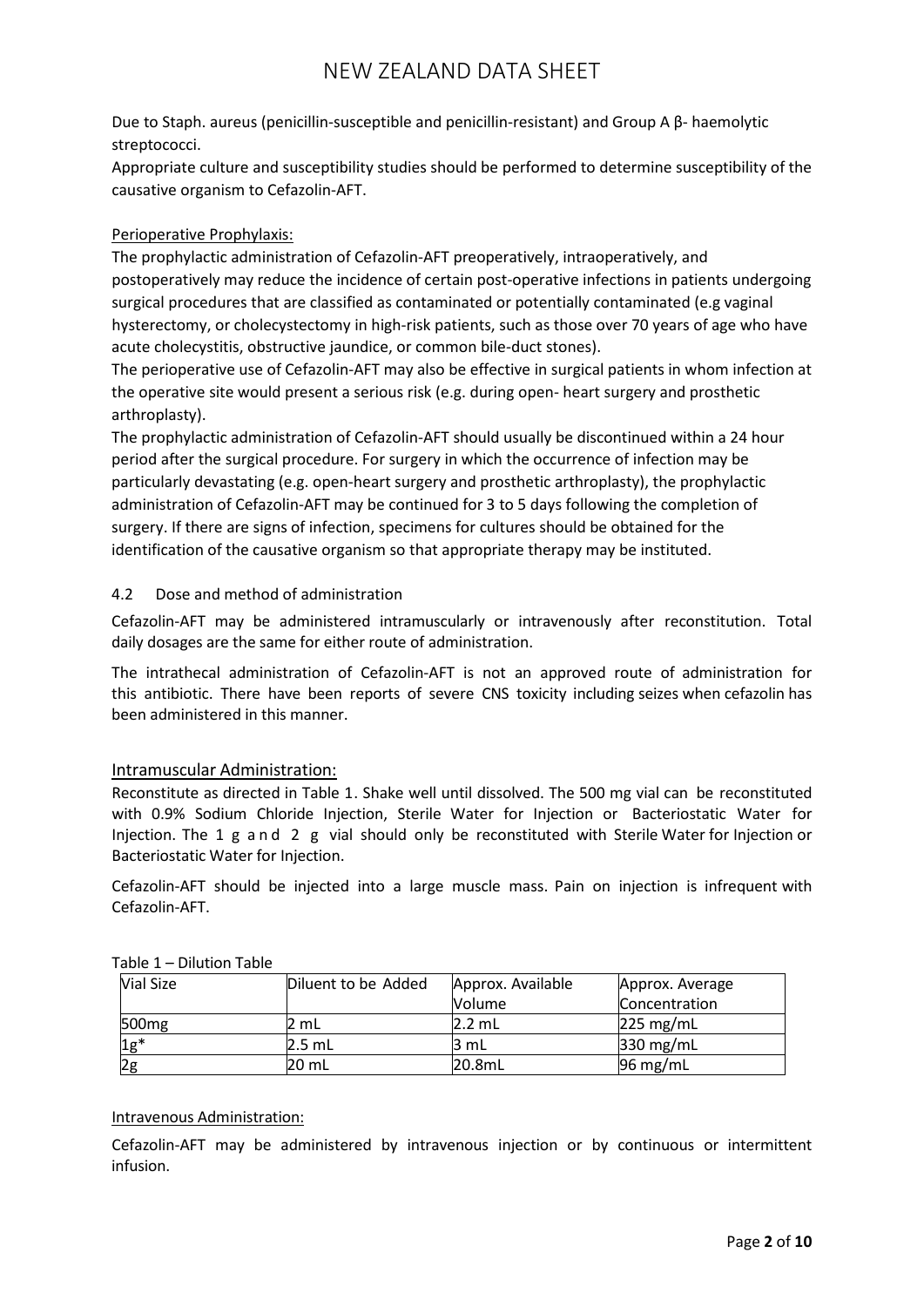#### Intermittent Intravenous Infusion:

Cefazolin-AFT may be administered along with primary intravenous fluid management programmes in a volume control set or in a separate, secondary IV bottle. Reconstituted 500 mg, 1 g or 2g of Cefazolin-AFT may be diluted in 50 to 100 mL of one of the following intravenous solutions: 0.9% Sodium Chloride Injection, 5% or 10% Dextrose Injection, 5% Dextrose in Lactated Ringer's Injection, 5% Dextrose and 0.9% Sodium Chloride Injection (also may be used with 5% Dextrose and 0.45% or 0.2% Sodium Chloride Injection), Lactated Ringer's Injection, 5% or 10% Invert Sugar in Sterile Water for Injection, Ringer's Injection, Normosol-M in D5-W, Ionosol B with Dextrose 5% or Plasma-Lyte with 5% Dextrose.

#### Intravenous Injection:

Administer solution directly into vein or through tubing. Dilute the reconstituted 500 mg, 1 g or 2g of Cefazolin-AFT in a minimum of 10 mL of Sterile Water for Injection. Inject solution slowly over a period of 3 to 5 minutes. Do not inject in less than 3 minutes. Dosage:

The usual adult dosages are given in Table 2. In rare instances, doses up to 12g of cefazolin per day been used.

| Type of Infection                                       | Dose<br>Frequency          |
|---------------------------------------------------------|----------------------------|
| Pneumococcal pneumonia                                  | 12 hourly<br>500 mg        |
| infections<br>Mild<br>susceptible gram-<br>by<br>caused | 250-500 mg<br>8 hourly     |
| positive cocci                                          |                            |
| Acute uncomplicated urinary tract infections            | 12 hourly<br>Ίg            |
| Moderate to severe infections                           | 6-8 hourly<br>$500$ mg-1 g |
| infections<br>Severe, life threatening<br>(e.g.         | 6 hourly<br>$1$ g-1.5 g    |
| endocarditis and septicaemia)*                          |                            |

#### Table 2 – Usual Adult Dosage

### Dosage adjustment for Patients with Reduced Renal Function:

Cefazolin-AFT may be used in patients with reduced renal function with the following dosage adjustments: Patients with a creatinine clearance > 55 mL/min or a serum creatinine < 1.5 mg% can be given full doses. Patients with creatinine clearance rates of 35 to 54 mL/min or serum creatinine of 1.6 to 3.0 mg % can also be given full doses but dosage should be restricted to at least 8-hour intervals. Patients with creatinine clearance rates of 11 to 34 mL/min or serum creatinine of 3.1 to 4.5 mg % should be given half the usual dose every 12 hours. Patients with creatinine clearance rates < 10mL/min or serum creatinine > 4.6mg % should be given half the usual dose every 18 to 24 hours. All reduced dosage recommendations apply after an initial loading dose appropriate to the severity of the infection. For information about peritoneal dialysis, see Pharmacokinetics.

#### Perioperative Prophylactic Use:

To prevent postoperative infection in contaminated or potentially contaminated surgery, the recommended doses are as follows:

• 1 g IV or IM administered 30 minutes to 1 hour prior to the start of surgery;

• For lengthy operative procedures (e.g. 2 hours or longer), 0.5 to 1 g I V or IM during surgery (administration modified according to the duration of the operative procedure); 0.5 to 1g IV or IM every 6 to 8 hours for 24 hours postoperatively. It is important that:

• The preoperative dose be given 30 minutes to 1 hour prior to the start of surgery so that adequate antibiotic levels are present in the serum and tissues at the time of the initial surgical incision and

• If exposure to infections organisms is likely, Cefazolin-AFT be administered at appropriate intervals during surgery in order that sufficient levels of the antibiotic be present when needed.

In surgery in which infection may be particularly devastating (e.g. open heart surgery and prosthetic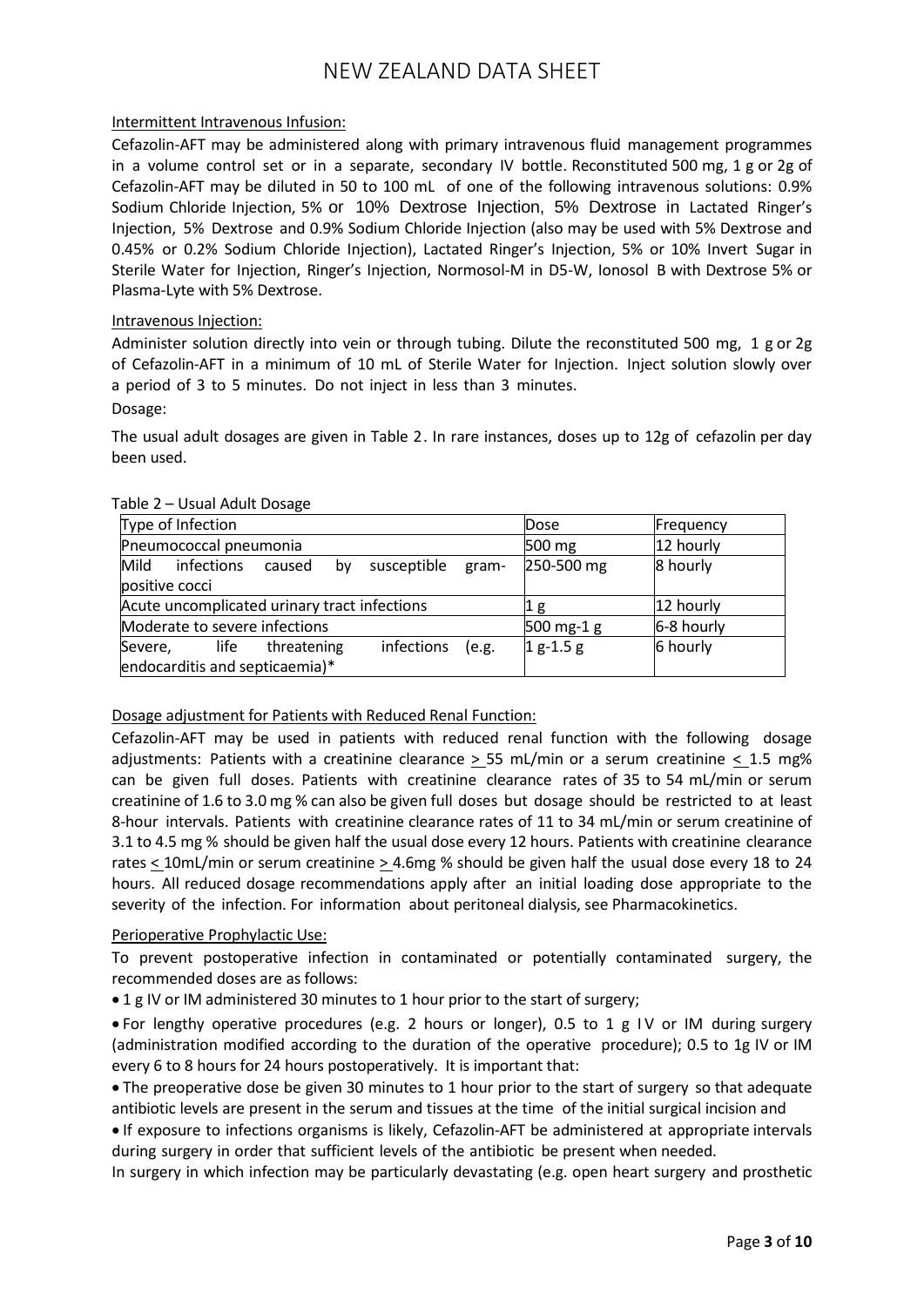arthroplasty), the prophylactic administration of Cefazolin-AFT may be continued for 3 to 5 days following the completion of surgery.

#### Children:

In children, a total daily dosage of 25 to 50 mg/kg of body weight, divided into 3 or 4 equal doses, is effective for most mild to moderately severe infections (Table 3 ). Total daily dosage may be increased to 100 mg/kg of body weight for severe infections.

| Weight         | 25 mg/kg day Divided into 3 doses                    |                                   | 25 mg/kg/day Divided into 4 doses                    |                                   |  |  |
|----------------|------------------------------------------------------|-----------------------------------|------------------------------------------------------|-----------------------------------|--|--|
| kg             | Approx. single dose Vol (mL) needed<br>(mg 8 hourly) | with dilution of<br>125mg/mL      | Approx. single dose Vol (mL) needed<br>(mg 6 hourly) | with dilution of<br>125mg/mL      |  |  |
| 4.5            | 40 mg                                                | $0.35$ mL                         | 30 mg                                                | $0.25$ mL                         |  |  |
| 9              | 75 mg                                                | $0.6$ mL                          | 55 mg                                                | $0.45$ mL                         |  |  |
| 13.6           | $115 \text{ mg}$                                     | $0.9$ mL                          | 85 mg                                                | $0.7$ mL                          |  |  |
| 18.1           | 150 mg                                               | $1.2$ mL                          | $115 \text{ mg}$                                     | $0.9$ mL                          |  |  |
| 22.7           | 190 mg                                               | $1.5$ mL                          | 140 mg                                               | $1.1$ mL                          |  |  |
| Weight         |                                                      | 50 mg/kg day Divided into 3 doses |                                                      | 25 mg/kg/day Divided into 4 doses |  |  |
| kg             | Approx. single dose Vol (mL) needed<br>(mg 8 hourly) | with dilution of<br>225mg/mL      | Approx. single dose Vol (mL) needed<br>(mg 6 hourly) | with dilution of<br>225mg/mL      |  |  |
| 4.5            | 75 mg                                                | $0.35$ mL                         | 55 mg                                                | $0.25$ mL                         |  |  |
| $\overline{9}$ | 150 mg                                               | 0.7 mL                            | 110 mg                                               | $0.5$ mL                          |  |  |
| 13.6           | 225 mg                                               | 1 mL                              | 170 mg                                               | $0.75$ mL                         |  |  |
| 18.1           | 300 mg                                               | $1.35$ mL                         | 225 mg                                               | 1 mL                              |  |  |
| 22.7           | 375 mg                                               | 1.7 <sub>mL</sub>                 | 285 mg                                               | 1.25 mL                           |  |  |

|  | Table 3 – Paediatric dosage guide |  |
|--|-----------------------------------|--|
|  |                                   |  |

In children with mild to moderate renal impairment (creatinine clearance of 70 to 40 mL/min), 60% of the normal daily dose given in divided doses every 12 hours should be sufficient. In children with moderate impairment (creatinine clearance of 40 to 20 mL/min), 25% of the normal daily dose given in divided doses every 12 hours should be sufficient. In children with severe impairment (creatinine clearance of 20 to 5 mL/min), 10% of the normal daily dose given every 24 hours should be adequate. All dosage recommendations apply after an initial loading dose is administered.

Since safety for use in premature infants and in infants under 1 month of age has not been established, the use of Cefazolin-AFT in these patients is not recommended.

Intraperitoneal administration:

Intraperitoneal administration of cefazolin is usually well tolerated.

## 4.3 Contraindications

Hypersensitivity to the cephalosporin group of antibiotics or to any of the excipients listed in section 6.1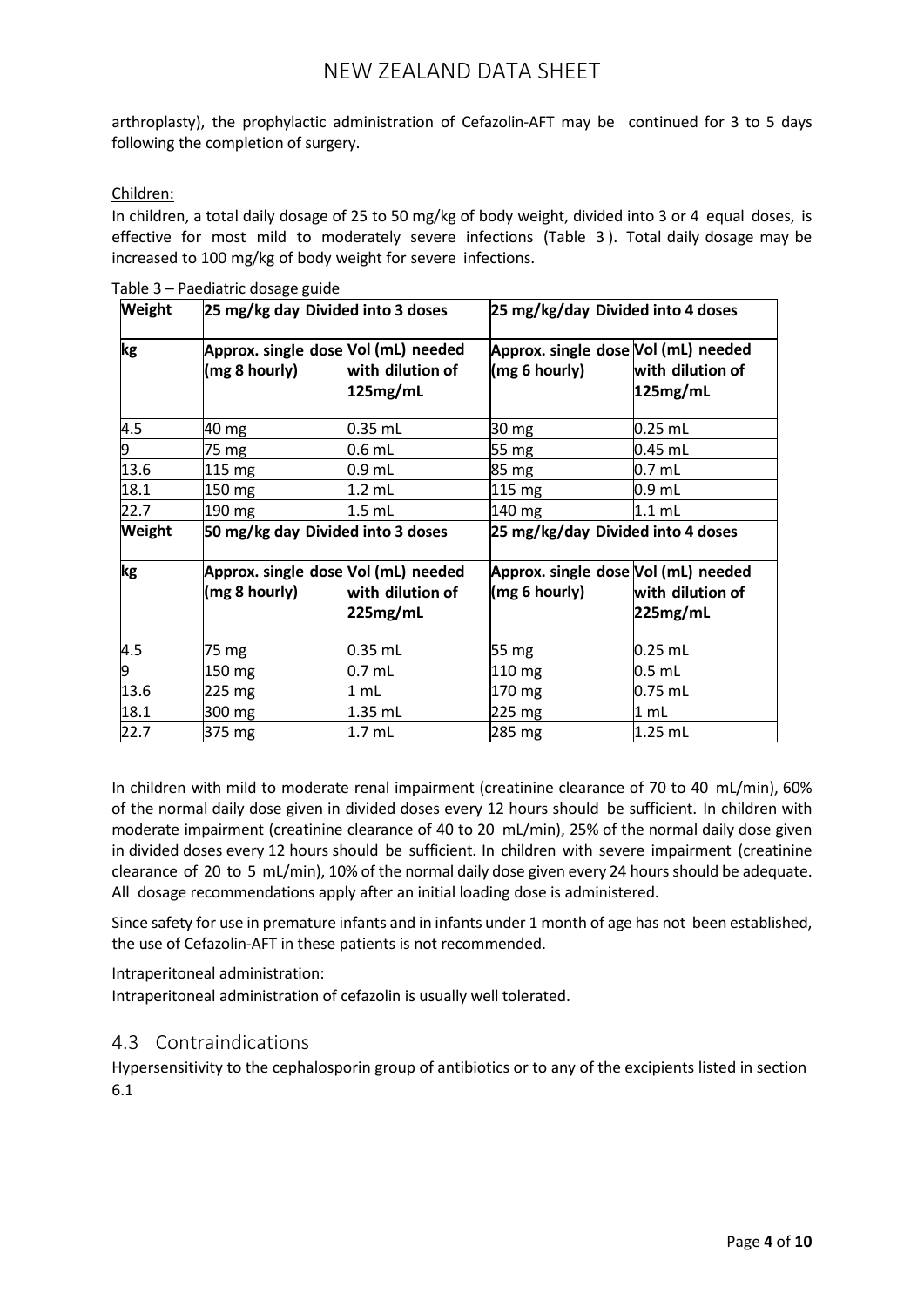#### 4.4 Special warnings and precautions for use

If an allergic reaction to Cefazolin-AFT occurs, the medicine should be discontinued and the patient treated with the usual agents e.g. adrenaline or other pressor amines, antihistamines, or corticosteroids.

Prolonged use of Cefazolin-AFT may result in the overgrowth of non-susceptible organisms. Careful clinical observation of the patient is essential. If superinfection occurs during therapy, appropriate measures should be taken.

When Cefazolin-AFT is administered to patients with low urinary output because of impaired renal function, lower daily dosage is required.

The intrathecal administration of Cefazolin-AFT is not an approved route of administration for this antibiotic. There have been reports of severe central nervous system (CNS) toxicity including seizures when cefazolin was administered in this manner.

Broad spectrum antibiotics should be prescribed with caution in individuals with a history of gastrointestinal disease, particularly colitis.

#### Carcinogenesis, Mutagenesis, Impairment of Fertility

Mutagenicity studies and long-term studies in animals to determine the carcinogenic potential of Cefazolin-AFT have not been performed.

#### 4.5 Interaction with other medicines and other forms of interaction

Used concurrently, probenecid may decrease renal tubular secretion of cephalosporins resulting in increased and more prolonged cephalosporin blood levels.

A false-positive reaction for glucose in the urine may occur with Benedict's solution, Fehling's solution, or CLINITEST Tablets, but not with enzyme-based tests, such as CLINISTIX and TES-TAPE. Positive direct and indirect antiglobulin (Coombs') tests have occurred; these may also occur in neonates whose mothers received cephalosporins before delivery.

Cefazolin-AFT should not be mixed in the syringe with aminoglycoside antibiotics.

4.6 Fertility, pregnancy and lactation

Use during Pregnancy and Lactation: Category B1

Reproduction studies have been performed in rats given doses of 500 mg or 1 g of cefazolin/kg bodyweight and have revealed no evidence of impaired fertility or harm to the foetus due to cefazolin. There are, however, no adequate and well-controlled studies in pregnant women. Because animal reproduction studies are not always predictive of human response, this medicine should be used during pregnancy only if clearly needed.

When Cefazolin-AFT has been administered prior to caesarean section, medicine levels in cord blood have been approximately one-fourth to one-third of maternal medicine levels. The medicine appears to have no adverse effect on the foetus.

Cefazolin-AFT is present in very low concentrations in the milk of nursing mothers. Caution should be exercised when Cefazolin-AFT is administered to a nursing woman.

4.7 Effects on ability to drive and use machines

Effects on ability to drive and use machines

This medicine is presumed to be safe or unlikely to produce an effect.

#### 4.8 Undesirable effects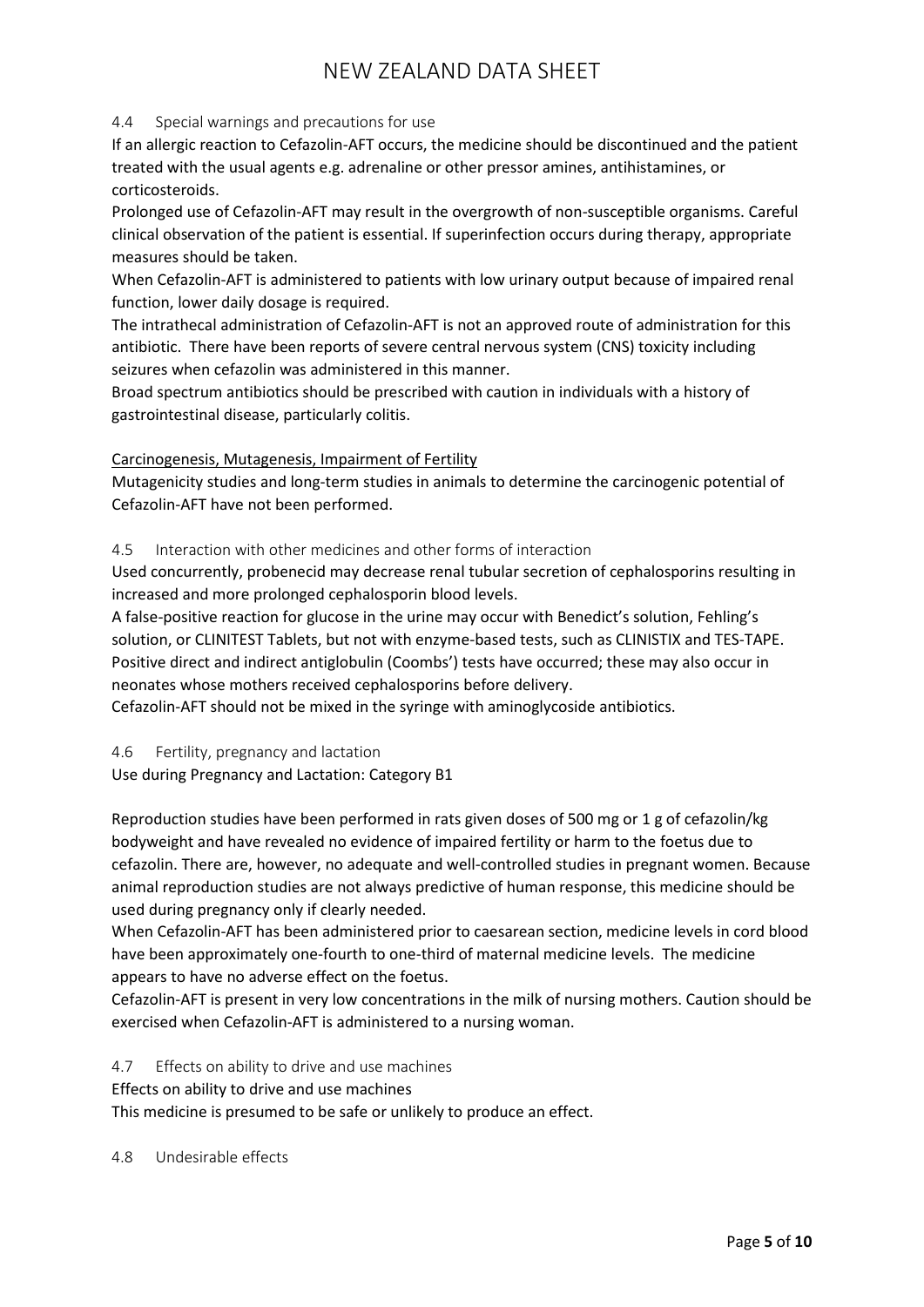Tabulated list of adverse reactions:

#### Hypersensitivity:

Medicine fever, skin rash, vulvar pruritus, eosinophilia, Stevens-Johnson syndrome and anaphylaxis

#### Blood:

Neutropenia, leucopenia, thrombocytopenia, thrombocythaemia and positive direct and indirect Coombs' tests have occurred.

#### Renal:

Transient rise in BUN levels has been observed without clinical evidence of renal impairment. Interstitial nephritis and other renal disorders have been reported rarely. Most patients experiencing these effects have been seriously ill and were receiving multiple medicine therapies. The role of Cefazolin-AFT in the development of nephropathies has not been determined.

#### Hepatic:

Transient rise in AST, ALT, and alkaline phosphatase levels have been observed rarely. As with some penicillins and some other cephalosporins transient hepatitis and cholestatic jaundice have been reported rarely.

#### Gastrointestinal:

Symptoms of pseudomembranous colitis may appear either during or after antibiotic treatment. Nausea and vomiting have been reported rarely. Anorexia, diarrhoea and oral candidiasis (oral thrust) have been reported.

#### Other:

Pain on intramuscular injection, sometimes with induration, has occurred infrequently. Phlebitis at the site of injection has been noted. Other reactions have included genital and anal pruritus, genital moniliasis, and vaginitis.

#### Reporting of suspected adverse reactions

Reporting suspected adverse reactions after authorisation of the medicine is important. It allows continued monitoring of the benefit/risk balance of the medicine. Healthcare professionals are asked to report any suspected adverse reactions https//nzphvc.otago.ac.nz/reporting/.

#### 4.9 Overdose

#### Symptoms

Toxic signs and symptoms following an overdose of cefazolin may include pain, inflammation, and phlebitis at the injection site. The administration of inappropriately large doses of parenteral cephalosporins may cause dizziness, paresthesias, and headaches. Seizures may occur following overdosage with some cephalosporins, particularly in patients with renal impairment in whom accumulation is likely to occur.

Laboratory abnormalities that may occur after an overdose include elevations in creatinine, BUN, liver enzymes and bilirubin, a positive Coombs' test, thrombocytosis, thrombocytopenia, eosinophilia, leukopenia, and prolongation of the prothrombin time.

#### Treatment

In managing overdosage, consider the possibility of multiple medicine overdoses, interaction between medicines, and unusual medicine kinetics in your patient.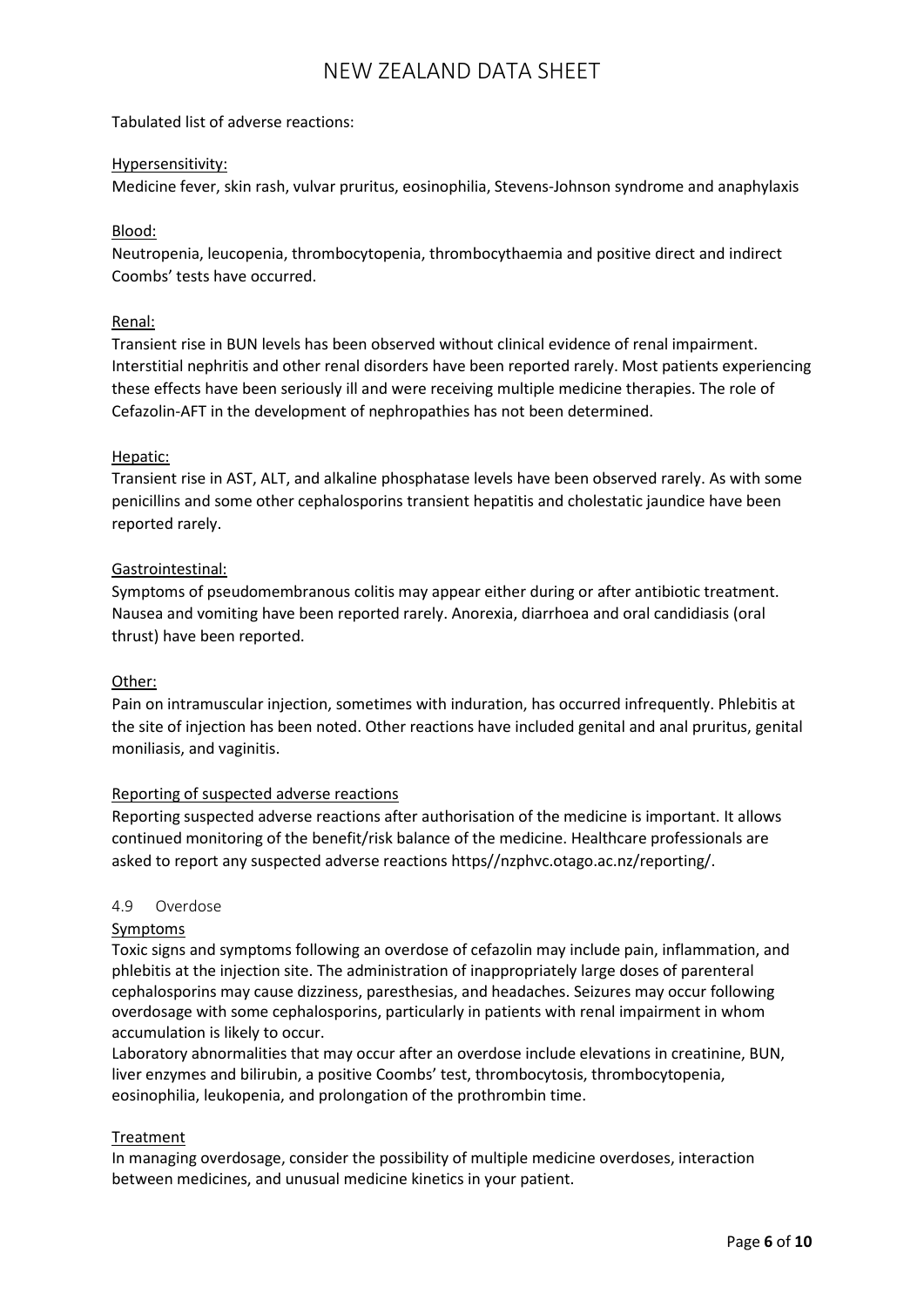If seizures occur, the medicine should be discontinued promptly; anticonvulsant therapy may be administered if clinically indicated. Protect the patient's airway and support ventilation and perfusion. Meticulously monitor and maintain, within acceptable limits, the patient's vital signs, blood gases, serum electrolytes, etc.

In cases of severe overdosage, especially in a patient with renal failure, combined haemodialysis and haemoperfusion may be considered if response to more conservative therapy fails. However, no data supporting such therapy are available.

{For advice on the management of overdose please contact the National Poisons Centre on 0800 POISON (0800 764766).}

### 5 PHARMACOLOGICAL PROPERTIES

5.1 Pharmacodynamic properties

Pharmacotherapeutic group: First-generation cephalosporins ATC code: J01DB04

#### Mechanism of action

Cefazolin sodium is a semisynthetic cephalosporin for intramuscular or intravenous administration. In vitro tests demonstrate that the bactericidal action of cephalosporins results from inhibition of cell-wall synthesis.

Cefazolin is active against the following organisms in vitro and in clinical infections:

Staphylococcus aureus (including penicillinase-producing strains)

Staphylococcus epidermidis.

Group A β-haemolytic streptococci and other strains of streptococci (many strains of enterococci are resistant).

Streptococcus pneumoniae Escherichia coli

Klebsiella sp.

Proteus mirabilis Haemophilus influenzae Enterobacter aerogenes

Most strains of indole-positive Proteus (Proteus vulgaris), Enterobacter cloacae, Morganella morganii, and Providencia rettgeri are resistant.

Methicillin-resistant staphylococci, Serratia, Pseudomonas and Acinetobacter calcoaceticus (formerly Mima and Herellea sp.) are almost uniformly resistant to cefazolin.

#### Disc Susceptibility Tests:

Quantitative methods that require measurements of zone diameters give the most precise estimates of antibiotic susceptibility. One such procedure has been recommended for use with discs for testing susceptibility to cefazolin. With this procedure, a report from the laboratory of "susceptible" indicates that the infecting organism is likely to respond to therapy. A report of "resistant" indicates that the infecting organism is not likely to respond to therapy. A report of "moderately susceptible" suggests that the organism would be susceptible if high dosage is used or if the infection were confined to tissues and fluids (e.g. urine) in which high antibiotic levels are attained.

For gram-positive isolates, a zone of 18 mm is indicative of a cefazolin-susceptible organism when tested with either the cephalosporin-class disc (30 mcg cephalothin) or the cefazolin disc (30 mcg cefazolin).

Gram-negative organisms should be tested with the cefazolin disc (using the above criteria) because cefazolin has been shown by in vitro tests to have activity against certain strains of Enterobacteriaceae found to be resistant when tested with the cephalothin disc. When using the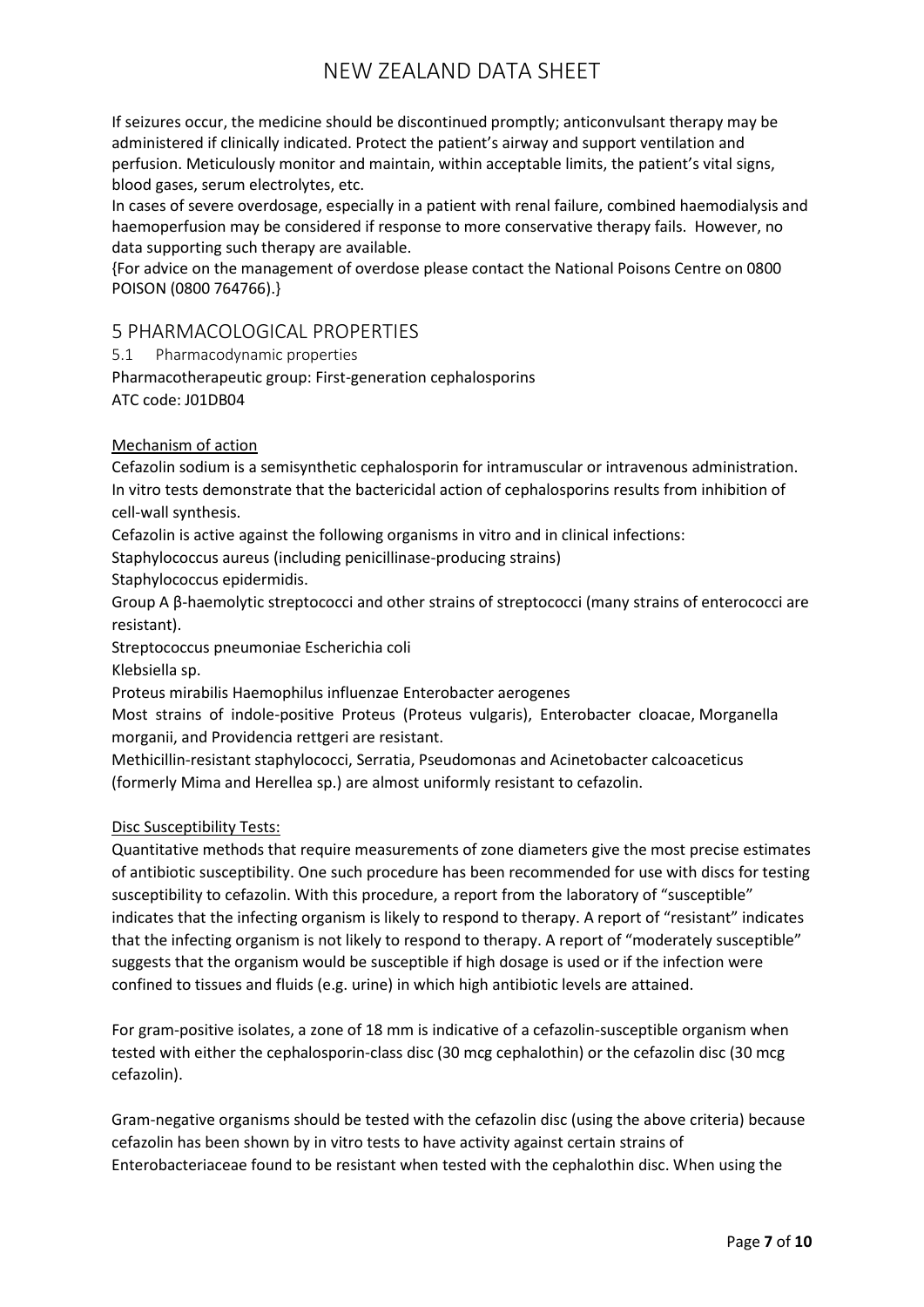cephalothin disc, Gram-negative organisms with zone diameters >18 mm may be considered susceptible to cefazolin however organisms with zone diameters < 18 mm are not necessarily resistant or moderately susceptible to cefazolin.

The cefazolin disc should not be used for testing susceptibility to other cephalosporins.

#### Dilution Techniques:

A bacterial isolate should be considered susceptible if the minimal inhibitory concentration (MIC) for cefazolin is < 16 mcg/mL. Organisms are considered resistant if the MIC is > 64 mcg/mL.

#### 5.2 Pharmacokinetic properties

Table 4 demonstrates the blood levels and duration of cefazolin following intramuscular administration.

| Dose       |      | Serum Concentrations (mcg/mL) |      |       |      |      |  |
|------------|------|-------------------------------|------|-------|------|------|--|
|            | ½ Hr | Hr                            | 2 Hr | l4 Hr | 6 Hr | 8 Hr |  |
| 250 mg     | 15.5 |                               |      |       | ر .  |      |  |
| 500 mg     | 36.2 | 36.8                          | 37.9 |       | lb.3 |      |  |
| $\sigma^*$ | 60.1 | 63.8                          | 54.3 | 29.3  | ר כו | .    |  |

Table 4 – Serum concentrations after intramuscular administration.

\* Average of 2 studies

Clinical pharmacology studies in patients hospitalised with infections indicate that cefazolin produces mean peak serum levels approximately equivalent to those seen in normal volunteers.

In a study (using normal volunteers) of constant intravenous infusion with dosages of 3.5 mg/kg for 1 hour (approximately 250 mg) and 1.5 mg/kg for the next 2 hours (approximately 100 mg), cefazolin produced a steady serum level at the third hour of approximately 28 mcg/mL.

Table 5 shows the average serum concentrations after IV injection of a single 1g dose: average half-life was 1.4 hours.

| Serum Concentration (mcg/mL) |                  |        |              |          |       |
|------------------------------|------------------|--------|--------------|----------|-------|
| 5 min                        | $15 \text{ min}$ | 30 min | Hr           | Hr<br>I2 | l4 Hr |
| 188.4                        | 135.8            | 106.8  | - ר<br>้ว. / | 45.6     | 16.5  |

Table 5 – Serum concentrations after 1g intravenous dose.

Controlled studies in adult normal volunteers receiving 1 g, 4 times a day, for 10 days, monitoring CBC, AST, ALT, bilirubin, alkaline phosphatase, BUN, creatinine, and urinalysis indicated no clinically significant changes attributed to cefazolin.

Cefazolin is excreted unchanged in the urine primarily by glomerular filtration and, to a lesser degree, by tubular secretion. Following intramuscular injection of 500mg, 56% to 89% of the administered dose is recovered within 6 hours, and 80% to nearly 100% in 24 hours. Cefazolin achieves peak urine concentrations greater than 1000 mcg/mL and 4000 mcg/mL, respectively, following 500 mg and 1 g intramuscular doses.

In patients undergoing peritoneal dialysis (2 L/hr) mean serum levels of cefazolin were approximately 10 and 30 mcg/mL after 24 hours' instillation of a dialysing solution containing 50 mcg/mL and 150 mcg/mL, respectively. Mean peak levels were 29 mcg/mL (range 13-44 mcg/mL) with 50 mcg/mL (3 patients), and 72 mcg/mL (range 26-142 mcg/mL) with 150 mcg/mL (6 patients). Intraperitoneal administration of cefazolin is usually well tolerated.

When cefazolin is administered to patients with unobstructed biliary tracts, high concentrations well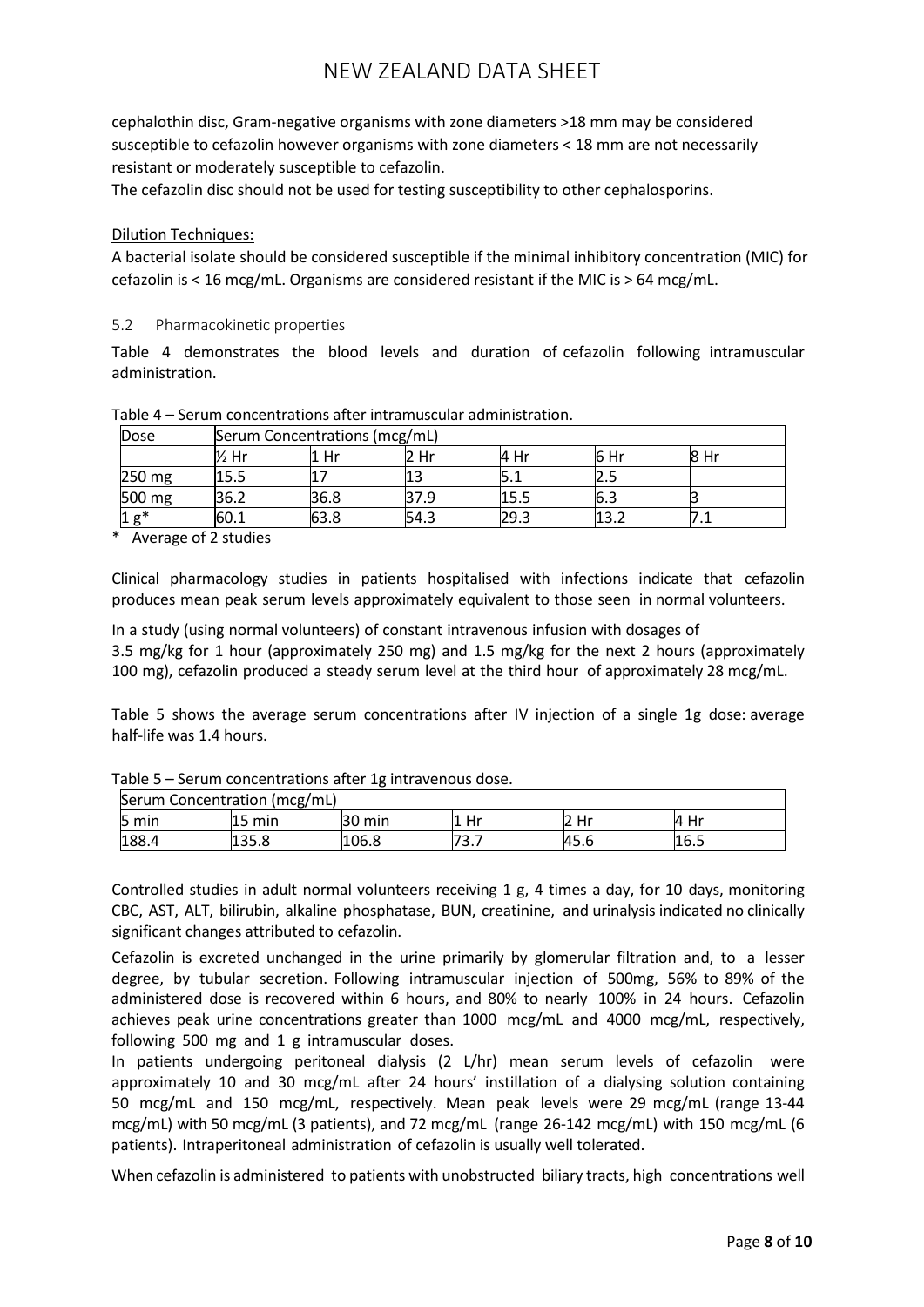above serum levels occur in the gall-bladder tissue and bile. In the presence of obstruction, however, concentration of the antibiotic is considerably lower in bile than the serum.

Cefazolin readily crosses an inflamed synovial membrane, and the concentration of the antibiotic achieved in the joint space is comparable to levels measured in the serum.

Cefazolin readily crosses the placental barrier into the cord blood and amniotic fluid. It is present in very low concentrations in the milk of nursing mothers.

### 5.3 Preclinical safety data

Before Cefazolin-AFT therapy is instituted, careful inquiry should be made concerning previous hypersensitivity reactions to cephalosporins and penicillin. Cephalosporin C derivatives should be given cautiously to penicillin-sensitive patients. Serious acute hypersensitivity reactions may require adrenaline and other emergency measures.

There is some clinical and laboratory evidence of partial cross-allergenicity between the penicillins and the cephalosporins. Patients have been reported to have had severe reactions (including anaphylaxis) to both medicines.

Antibiotics, including Cefazolin-AFT should be administered cautiously to any patient who has demonstrated some form of allergy, particularly to medicines.

Pseudomembranous colitis has been reported with virtually all broad-spectrum antibiotics (including macrolides, semisynthetic penicillins, and cephalosporins). It is important to consider its diagnosis in patients who develop diarrhoea in association with the use of antibiotics. Such colitis may range in severity from mild to life threatening. In moderate to severe cases, appropriate measures should be taken.

Usage in Infants:

Safety for use in premature infants and infants under one month of age has not been established.

## 6 PHARMACEUTICAL PARTICULARS

6.1 List of excipients None.

#### 6.2 Incompatibilities

Cefazolin is incompatible with amikacin disulfate, amobarbital-sodium, bleomycin sulphate, calcium gluceptate, calcium gluconate, cimetidin hydrochloride, colistin methat-sodium, erythromycin gluceptate, kanamycin sulphate, oxytetracyclin hydrochloride, pentobarbital-sodium, polymyxin-Bsulphate and tetracycline hydrochloride.

This medicinal product must not be mixed with other medicinal products except those mentioned in section 4.2.

#### 6.3 Shelf life

Cefazolin-AFT 500 mg: 24 months.

Cefazolin-AFT 1 g: 24 months in type I glass vials and 30 months in type II glass vials. Cefazolin-AFT 2 g: 24 months.

In those situations in which the medicine and the diluent have been mixed, but not immediately administered to the patient, the admixture may be stored under the following conditions: Reconstituted Cefazolin-AFT diluted in Sterile Water for Injection, 5% Dextrose Injection, 0.9% Sodium Chloride Injection, or Bacteriostatic Water for Injection is stable for 12 hours at room temperature and for 24 hours if stored under refrigeration (2-8°C).

Solutions of Cefazolin-AFT in 10% Dextrose Injection, 5% Dextrose in Lactated Ringer's Injection, 5% Dextrose and 0.9% Sodium Chloride Injection (also may be used with 5% Dextrose and 0.45% or 0.2%